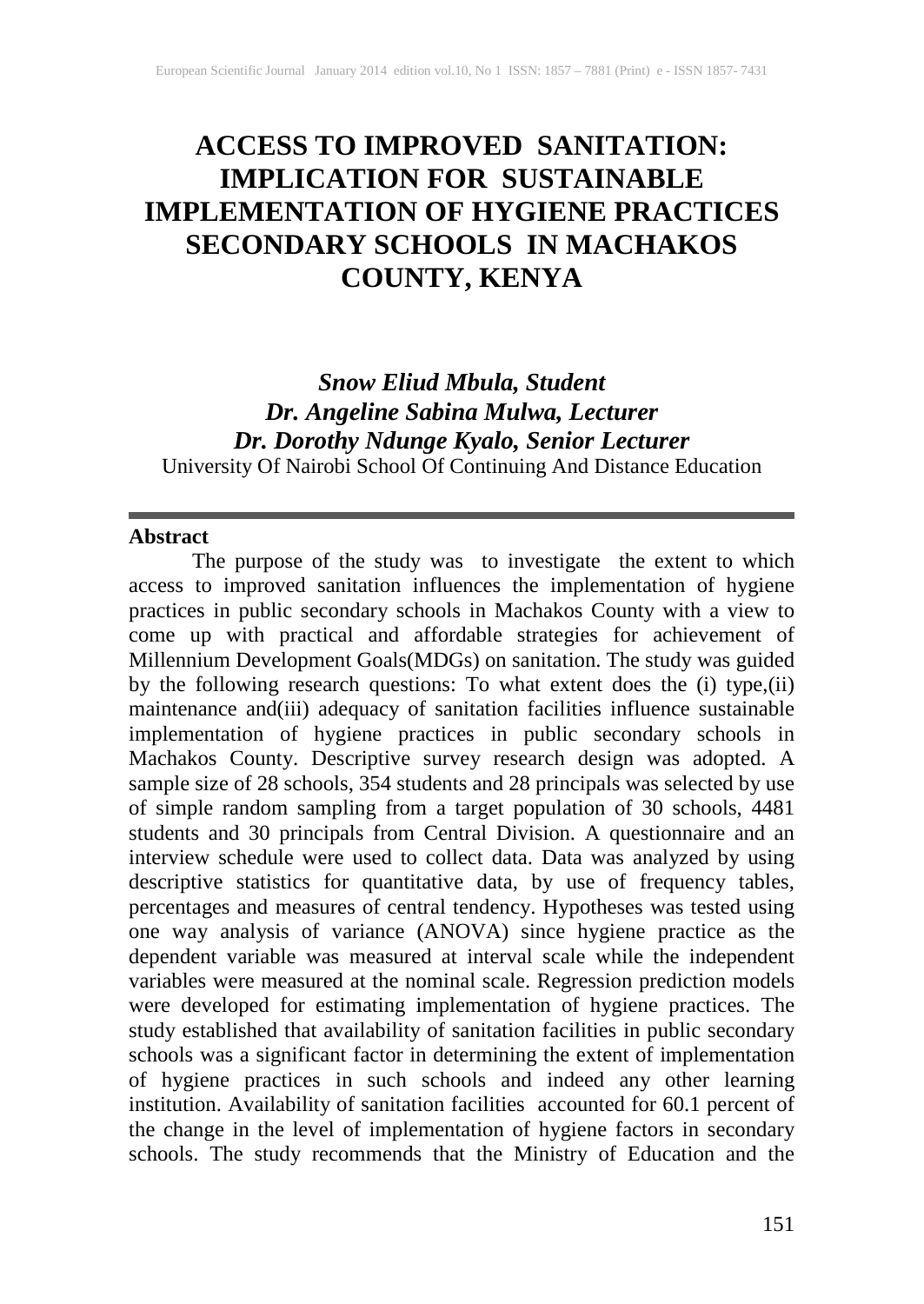school management should ensure adequate number of sanitation facilities in every school. The sanitation facility should be appropriate for both normal students and students with special needs, and be located at site where privacy of the users is ensured. This will ensure effective implementation of hygiene practices by both students and other members in the school community.

**Keywords:** Hygiene practices, improved sanitation, secondary schools, sustainable implementation

# **1. Introduction**

The Millennium Development Goal 7, Target 7c calls on countries to 'Halve' by 2015, the proportion of people without sustainable access to basic sanitation (Hutton, Guy and Haller, 2007). Provision of basic sanitation facilities in secondary schools is key to healthy physical learning environment. This involves provision of improved sanitation facilities that ensure hygienic separation of human excreta from human contact. Improved facilities include but not limited to: flush or pour-flush toilet or latrine to a piped sewer system, septic tank or a pit latrine. The toilets should be well ventilated and with slab on the floor. Composting toilets are also recommended. The provision of these facilities by itself is not enough if the user hygiene behavior is not considered as far as how the students use the facilities, user friendliness of the facilities, appropriateness of the facility and availability to all.

Hygiene is very important to healthy living and survival of humanity. Hygiene is the practice of keeping oneself and one's surroundings clean so as to prevent illness or the spread of preventable diseases (Ministry of Public Health and Sanitation and Ministry of Education, 2009).It is often referred to as the behaviors and measures which are adopted so as to break the chain of transmission of infections both at home and in school. While lack of safe water, sanitation and prevalence of poor hygiene behaviors is the major cause of death among students in developing countries, a contaminated environment and poor hygiene practices account for over 60% of the total burden of disease among students in these countries. (UNICEF and WHO, 2009).

Eradication of open defecation, improved hand washing practices and ensuring that all liquid and solid waste are properly managed will help in ensuring proper hygiene practices and also save an estimated 1.9 billion school days that are lost due to diarrhea illness and other water and sanitation-related diseases (Hutton, Guy and Laurence, 2004).It is important to note that apart from the family, schools are important and stimulating learning environments for children and have the potential to significantly alter the behavior patterns of students leading to improved hygiene practices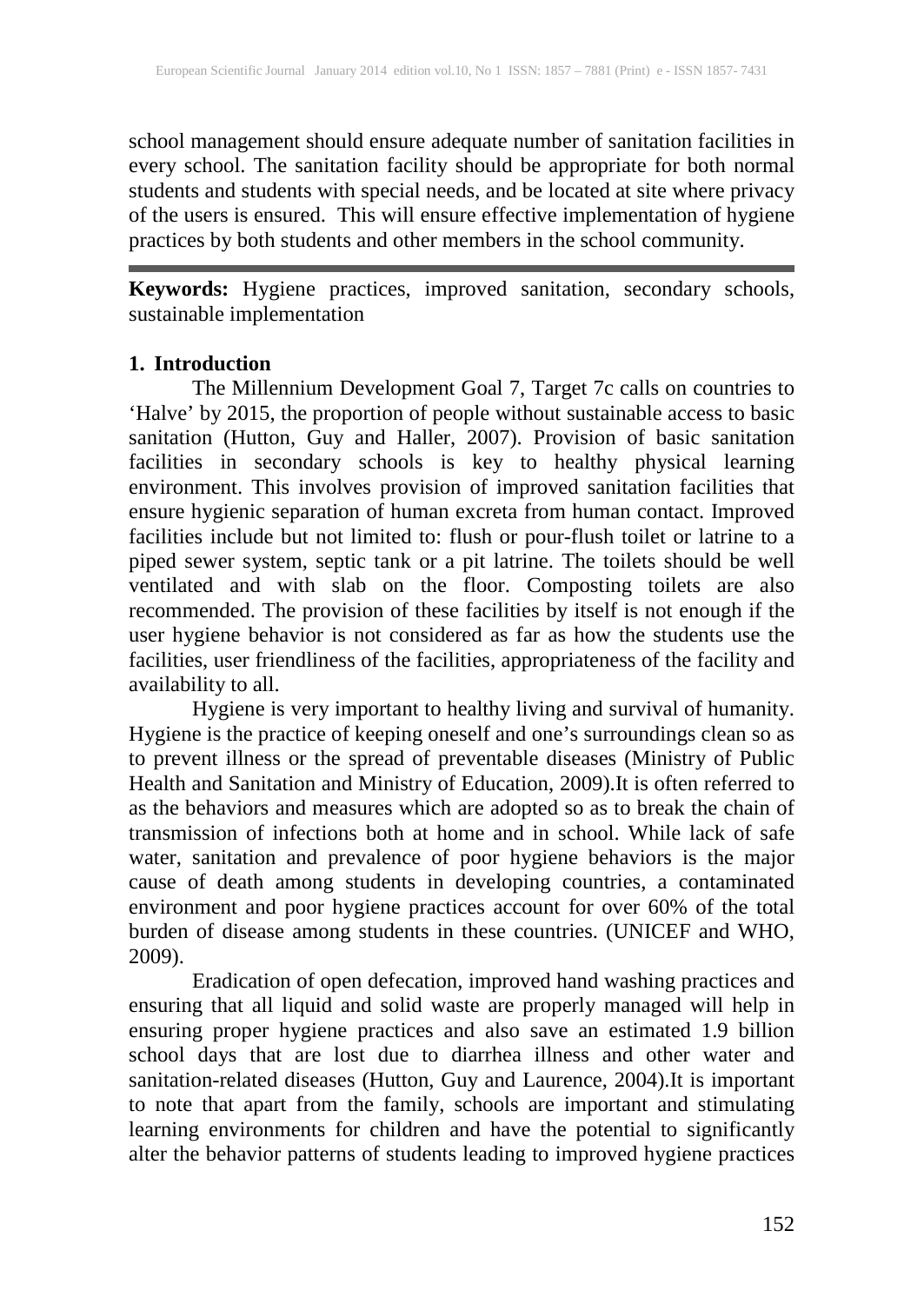(UNICEF,2009). According to Water Supply and Sanitation Collaborative Council (2010), these hygiene behaviors include proper hand washing, regular bathing and laundering, safe disposal of waste, and proper use of toilets which will help in enhancing effective learning, attracting large student enrolment in schools and ensuring a reduced burden on diseases.

During the world summit on sustainable development in 2002, the UNICEF executive director emphasized that every school should be equipped with separate sanitation facilities for boys and girls and should have a source of safe water. However, UNICEF estimates that half of the schools in the world today still lack safe water and sanitation and experience unhygienic conditions that vary from inappropriate and inadequate sanitary facilities such as unavailability of water to the outright lack of toilets. Based on this, one can conclude that more than three hundred million children go to schools which lack safe water or clean toilets. This situation makes the students practice poor hygiene and yet very few studies have been done concerning factors influencing implementation of these poor hygiene practices. This problem has partly been aggravated by the implementation of the Free Primary Education (FPE) which has witnessed a drastic increase in the number of secondary school students.

In Tanzania for example, there was an increase in school enrolment from 5.4 million in 2001 to 7.6 million in 2005 (MOE strategic plan,2002- 2005).This has led to constraining of the available sanitation and school infrastructure. In Kenya the enrolment of pupils in both primary and secondary schools increased from 5.9 million in 2002 to 8.6 million in 2010, overstretching the already existing inadequate water and sanitation facilities (MOE strategic plan, 2006-2010). As a way of trying to address this issue, most governments have come up with guidelines for providing sanitation infrastructure in schools which range from a simple latrine to student ratio to detailed designs that must be used in the construction of toilets and hand washing stations. According to The Ministry of Public Health and Sanitation and Ministry of Education (2009), the recommended ratio is 1:25 and 1:30 for girls and boys respectively. However, studies show that these standards have not been met. In reality, standards are almost never met and most school sanitation infrastructure is woefully inadequate.

In most schools, latrine to student ratio is a main concern with hundreds of students sharing one toilet thus affording no privacy especially for the girls and forcing most of the students to practice poor hygiene. This is in contrast to recommendation by The Ministry of Public Health and Sanitation and Ministry of Education (2009) which emphasize that these sanitation facilities should provide privacy to all students. A study conducted in Zimbabwe by The Small Projects Foundation (SPF) for example showed that 400 girls out of 700 students were subjected to use four toilets for all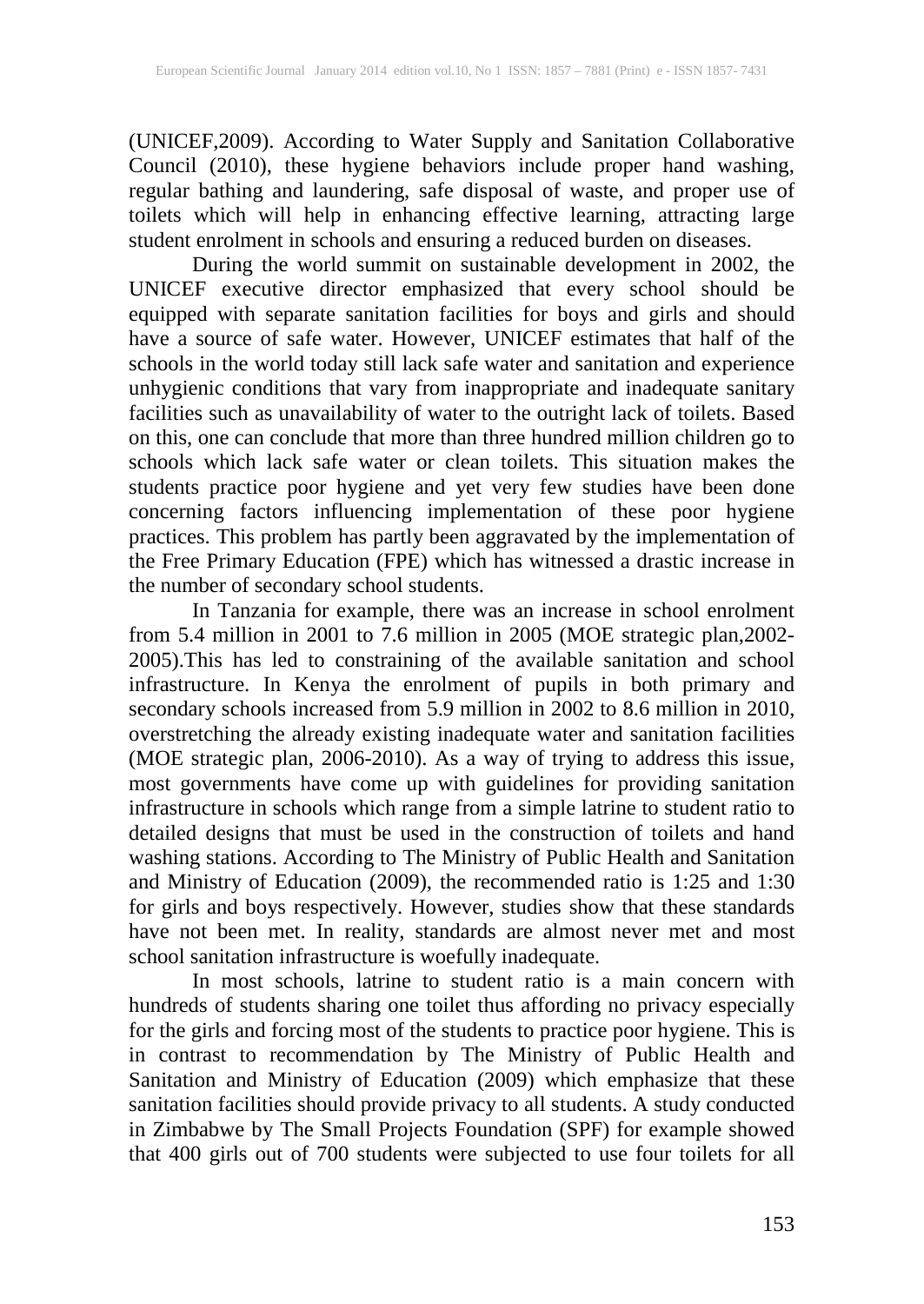their ablution needs. The study further observed that the toilets had broken doors and passersby could see into the toilet (Sommer, 2009). Girls reported that absence of privacy, which was contributed by doors that could not lock, caused them embarrassment and fear while accessing such toilets (Freeman et al., 2009).

Despite the realization of the importance of observing good hygiene practices and the risk of poor hygiene practices, many public secondary schools in Kenya had not implemented good hygiene practices. Even though the rapid growth of student intake in public schools since 2003 as a result of free primary and secondary education was deemed to be the immediate cause, the situation could have been attributed to culmination of many years of neglect and mismanagement of sanitation systems in many public secondary schools. The state of sanitation and hygiene practices in public secondary schools of Machakos District was wanting despite the fact that the government of Kenya, through the Constitutional Development Fund (CDF), had endeavored to provide water and sanitation facilities to schools so as to enable students in such institutions to practice proper hygiene. This fact was backed by a number of studies conducted in this region to gauge the level of hygiene practices in the schools. A survey conducted in Machakos among other districts by World Health Organization reported that student toilet ratio in many public secondary schools was a core concern with hundreds of students sharing a single toilet (WHO, 2009). This was in contrast with the recommendation by The Ministry of Public Health and Sanitation and Ministry of Education (2009) which recommended a ratio of 1 toilet for every 25 girls and 1 toilet for every 30 boys in order for the sanitation facilities to provide adequate privacy to all students and to be used hygienically.

The condition of the existing sanitation facilities was pathetic with broken doors, foul smell and alarming grubbiness. In some schools students used either pit latrines without slabs or open pit bucket, hanging toilets and others use bushes behind the toilets. The Schools Sanitation and Hygiene Education Group that carried out a study in Kenya observed that in one of the schools, girls threw used sanitary towels behind the dormitories (WHO, 2009). These observations, most of which were carried out in primary schools, reveal very poor hygiene practices. Very few studies have been carried out particularly in public secondary schools to investigate whether similar practices are carried in these schools. It is against this back drop that this study sought to establish the extent to which access to improved sanitation influences sustainable implementation of hygiene practices particularly in public secondary schools in Central Division of Machakos County in order to come up with workable solutions to the hygiene practices that attract diseases.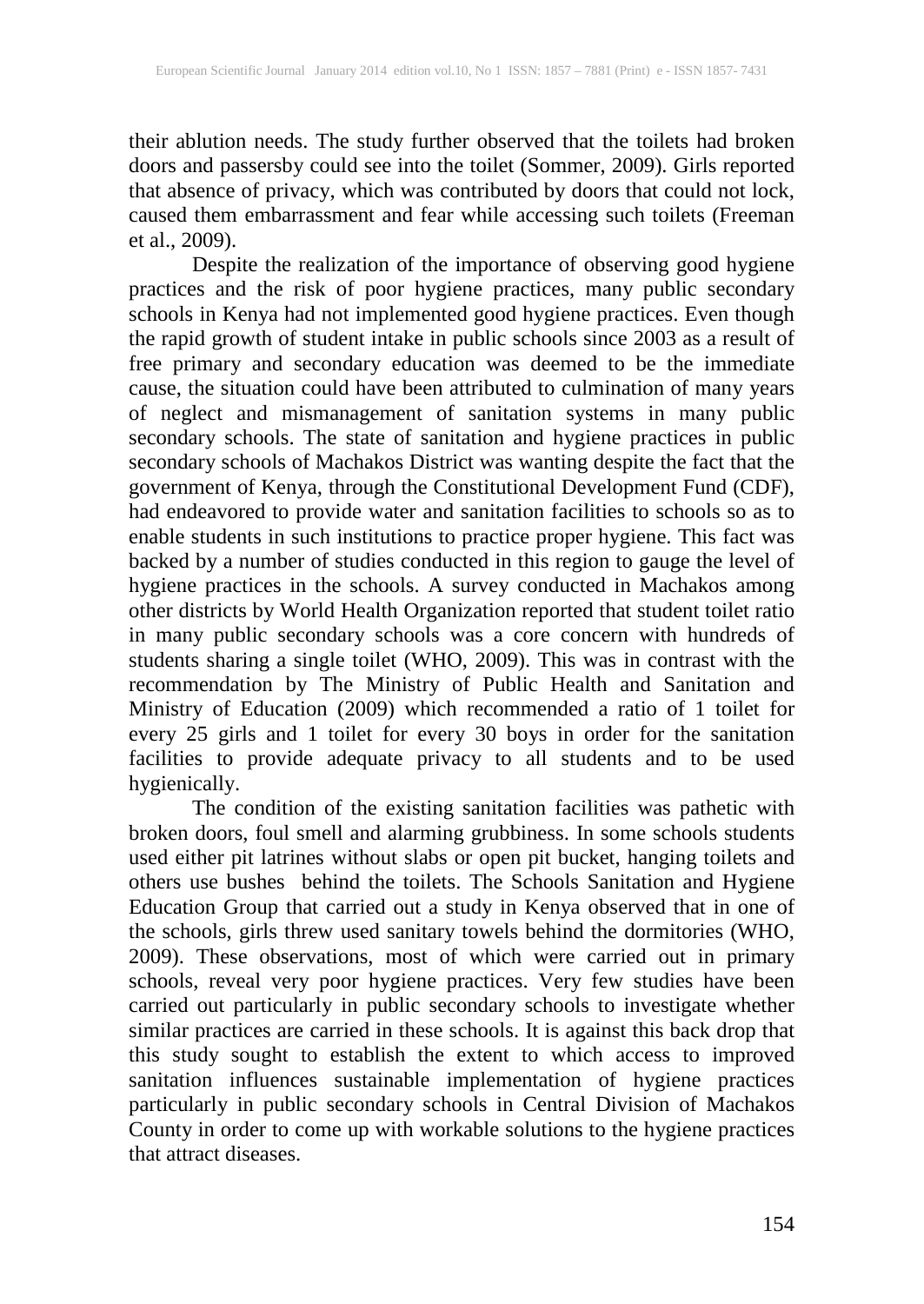# **2. Purpose of the study**

The purpose of the study was to establish the relationship between access to improved sanitation and sustainable implementation of hygiene practices in public secondary schools with a view to come up with strategies that can be used by stakeholders and policy makers to initiate practical and affordable methods that enhance the sanitation situation and hygiene practices in public secondary schools in Machakos County.

# **3. Research Questions**

The study sought to answer the following research questions:

- i)). To what extent does the type of sanitation facility influence sustainable implementation of hygiene practices in public secondary schools in Machakos County
- ii). Is there any relationship between maintenance of sanitation facilities and sustainable implementation of hygiene practices in public secondary schools in Machakos County
- iii). How does the number of sanitation facilities influence sustainable implementation of hygiene practices in public secondary schools in Machakos County

# **4. Literature Review**

Learners' toilets project an image of the school and can have an influence on students' morale, hygiene practices and health. As the children's commissioner for Wales stated in one of his reports in 2004, failure to give priority to these basic amenities is viewed by many children as an indication of disregard given to them by the society. According to Hutton, Guy and Haller (2007), one of the Millennium Development Goals (MDGs) targets is to halve the proportion of people without access to sanitation by the year 2015. However, research shows that over a century after the sanitation revolution in 19<sup>th</sup> century in Europe, 40% of the world's population still lack access to basic sanitation (UNICEF/WHO, 2008). During the World Summit on Sustainable Development which was carried out in the year 2002, the executive director of UNICEF recommended that every public school in the world should be equipped with separate sanitary facilities for boys and girls. Such facilities would ensure privacy to all students.

A study conducted in Burkina Faso, Vietnam, Nicaragua, Nepal, Columbia and Zambia reported that public schools in these countries implemented this recommendation by constructing child friendly designed toilets which included separate toilets / urinals for girls and boys and ensured that these facilities were located within the school compound. In 4 out of 6 countries, the toilets and urinals that were constructed followed the international norms about the ratio of children per toilet which is 1:25 for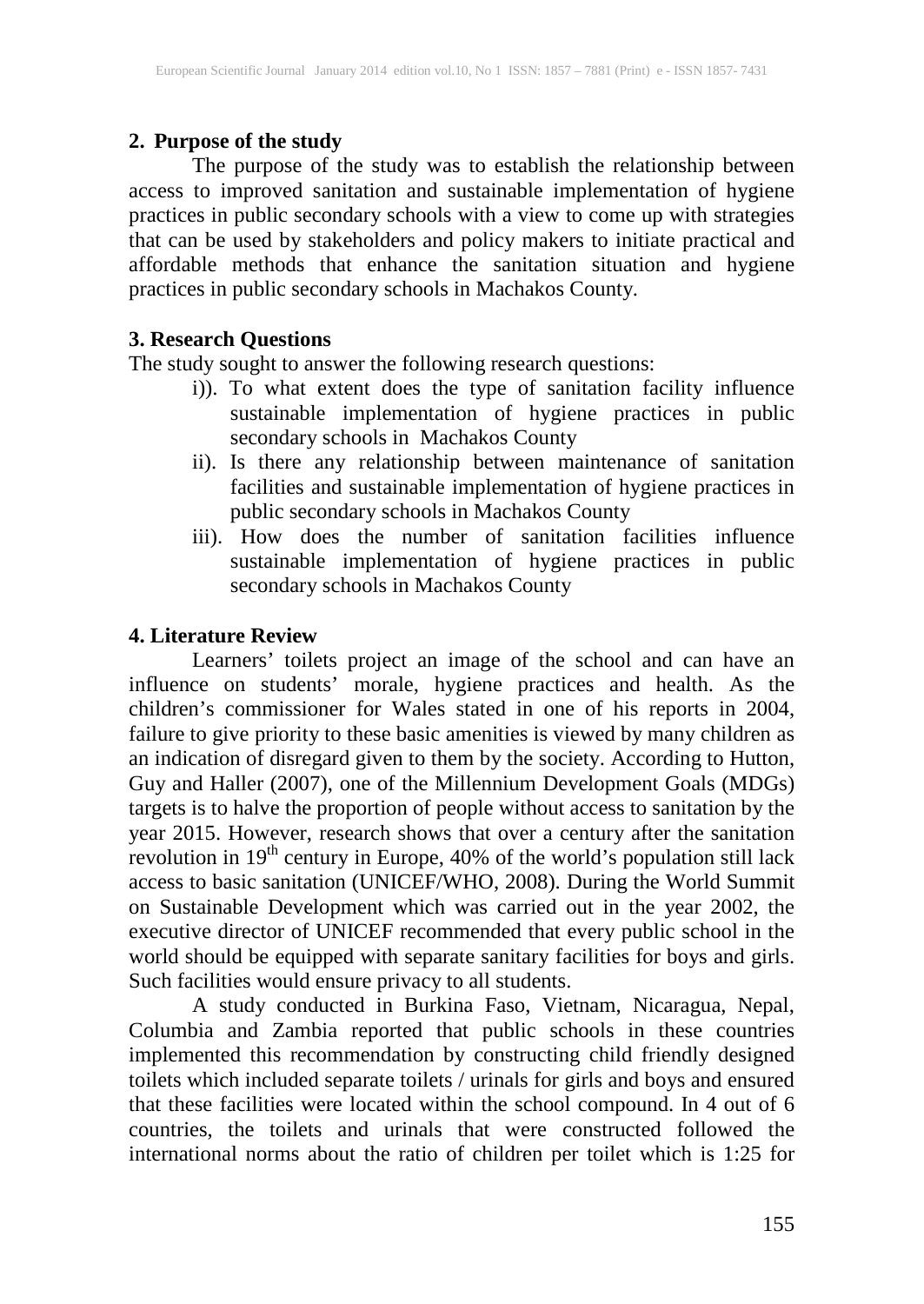girls and 1:30 for boys (WHO, 2009). However, the norms vary considerably ranging from 1 toilet/urinal for 25 girls or boys in one country up to 1 toilet for more than 100 children in another country (Zomerplaag and Mooijman, 2005). During a water and sanitation workshop that was conducted at Burkina Faso in 2000 it was reported that 1 toilet was being used by 381 students and 1 urinal by 892 students (WHO, 2006).

A study conducted in two schools in Zimbabwe by The Small Projects Foundation (SPF) showed that 400 girls out of 700 students in one of the schools were subjected to use four toilets for all their ablution needs while in another school, 262 girls out of 400 students had to use five toilets for similar needs. The toilets had no doors to provide privacy for the older girls particularly during their menstruation period (Sommer, 2009).

In some cases, the condition of the toilets makes them unusable by students as was noted by Maria (2010) in her study in a school in South Africa where she reported that students could not use toilets since they were in a bad state. Some of the toilets had no doors to provide privacy while the remaining ones had badly rusted corrugated iron sheets and broken doors thus passersby could see into the toilets. Most of the toilets had no water for hand washing. This was in contrast to USAID (2011) which stated that water should be kept beside the toilets to make it convenient and much more likely for students to wash their hands after visiting the toilet.

Studies show that many schools lack adequate hygiene facilities and even where separate facilities for boys and girls are provided, their filthy conditions make them unusable. In a study conducted in 6500 public schools in the Eastern Cape Province in South Africa, it was reported that most of the schools had poorly maintained pit latrines and most of them were full and therefore no longer in use (Maria, 2010). The study revealed that the awful state of the toilets led to poor school attendance by girls during menstruation period. Sommer, (2011) noted that even where the toilets are well used and maintained, girls feel uncomfortable when there is no privacy from other girls particularly during urination and menstrual management. This posse a big challenge to such schools in relation to hygiene practices.

In Kenya, the situation is pathetic despite the fact that the government through the ministry of education has set standards of 1 toilet for every 25 girls and 1 for every 30 boys. This is meant to ensure cleanliness of the toilets and separation between boys and girls which in the long run will enable the students to practice proper hygiene (MOE, 2003).A study that was carried out in Kisumu revealed that in one of the schools, an average of 50 students was sharing 1 toilet (Curtis and Cairncross, 2003). Another study conducted by Chabari (2010) in 9 public secondary schools in Machakos District showed that 66.7% of the schools had not fulfilled the guidelines by the Ministry of Education on sanitation facilities. According to the Ministry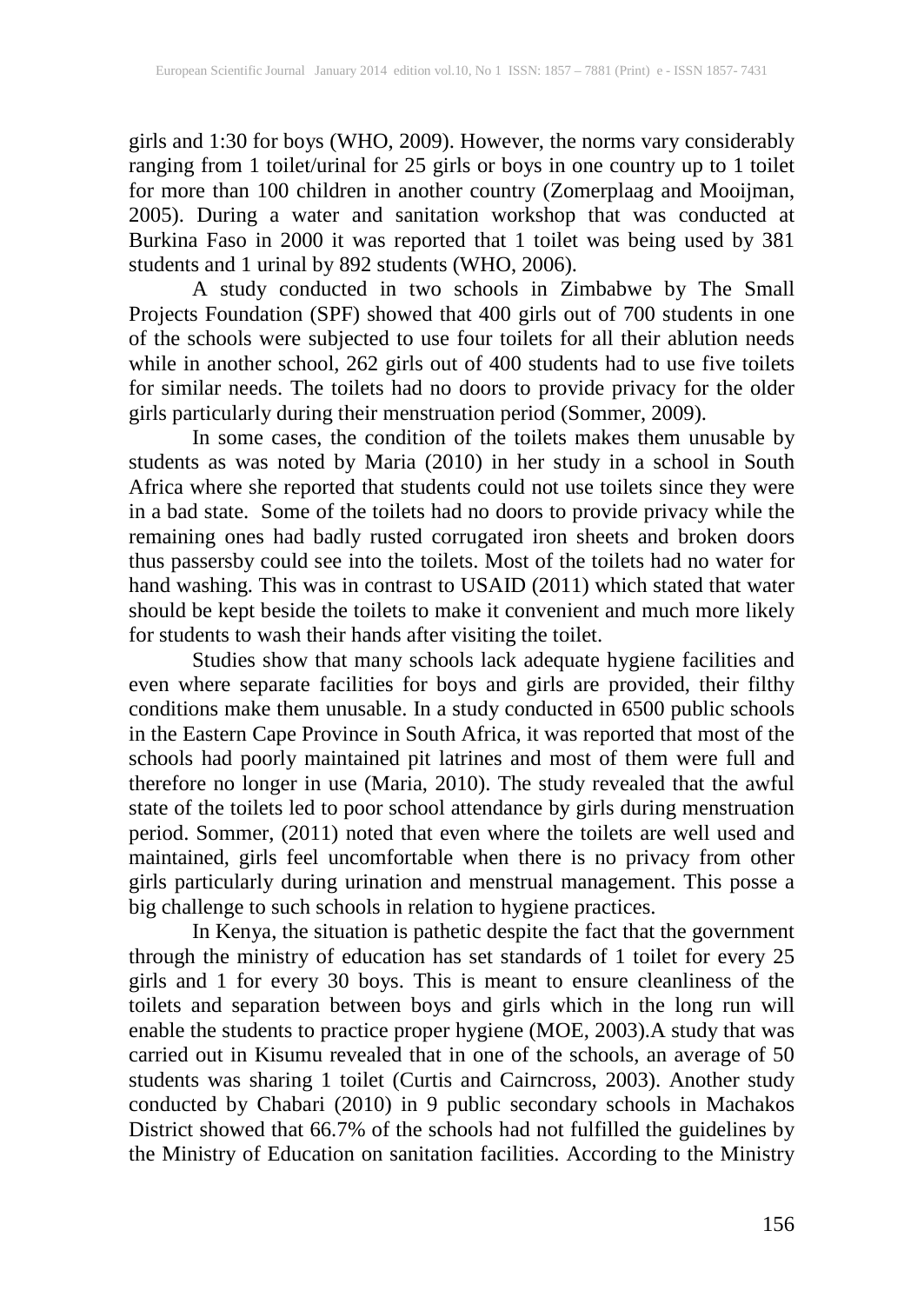of Education (2003) guidelines, sanitation facilities in schools should be in the following ratio: 1:30 for boys; 1:25 for girls, and six schools out of the nine studied had over 30 students sharing a toilet. Although these researchers have reported of many students sharing a single toilet, they have failed to show whether the toilets were used hygienically or not.

Siwolo (2004), Asyago (2005), and Mugo (2006) conducted studies in public schools in Nairobi, Machakos, and Embu District respectively. They all found out that inadequacy of sanitation facilities (toilets and urinals) were among the challenges experienced in the schools. In addition, the condition of available toilets in the studied schools was awful. This is because most of the toilets had broken doors and were very dirty.

The above studies show how the issue of inadequacy of toilets in public schools is a major concern. In addition, the condition of the available toilets is awful. However, these studies have not shown whether the students used the available toilets hygienically or not. Most of the studies were carried out in primary schools with very few concentrating on secondary schools.

In relation to this, this research then intends to establish the relationship between availability of toilets and the implementation of hygiene practices particularly in public secondary schools in Central Division of Machakos District, Kenya.



**Figure 1 Conceptual Framework**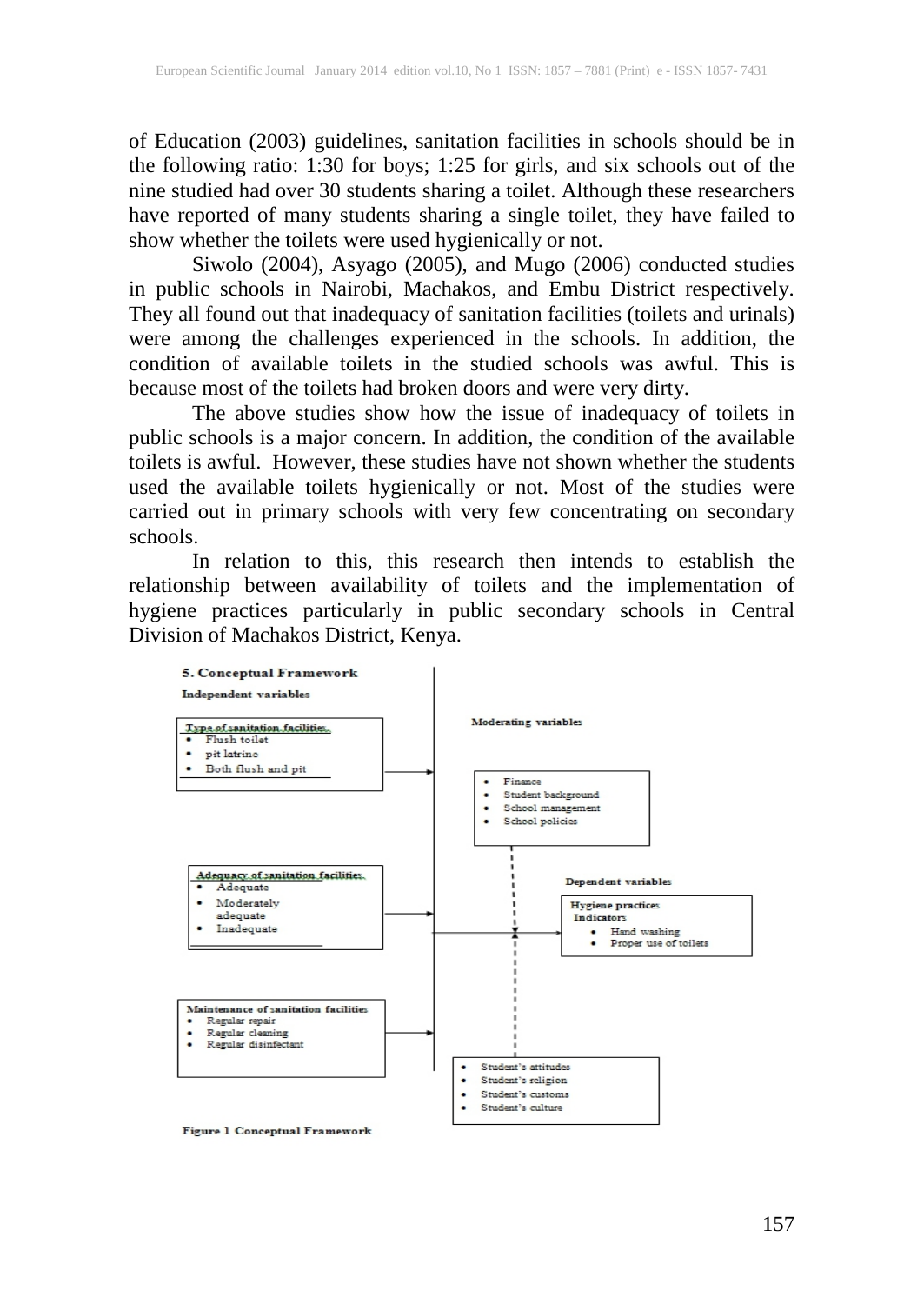#### **6. Research Methodology**

This study adopted the cross-sectional descriptive survey research design data was collected from a sample of 354 students and 28 randomly selected from a total of 4481 in 30 public secondary schools of which 2 boys' schools, 3 girls' schools and 25 mixed schools from Machakos Central District of Machakos County, Kenya. The study involved form 2 and form 3 students.

The form two and three students were chosen because they had been in the schools long enough and had familiarized themselves with the school environment and therefore knew where most of the sanitation facilities were located unlike the form one students who were still in the process of being oriented since they were still new in the school. The form four students were busy revising for their mock examinations and therefore seemed too occupied to fill the questionnaire.

The research used content validity, which means the extent to which a measured instrument provides adequate validity for its testing by discussing its contents with other colleagues with the consultation of the supervisor as recommended by Orodho (2004). The questionnaire was subjected to a pilot test for the purpose of determining the reliability before the researcher undertook the collection of the data. Split-half method was used to determine the reliability of the instrument.

Data was analyzed using descriptive statistics for quantitative data, by use. Measures of central tendency which comprise the mean, the mode and the median show how quantitative data obtained from respondents or from the study tends to cluster towards a certain center. In social sciences, measures of central tendency are used to give expected summary statistics of variables being studied (Mugenda and Mugenda 2003). Measures of central tendency are very useful statistics for describing a lot of data and therefore were appropriate for this study since the study involved description of a lot of data from the respondents.

Content analysis was used for qualitative data. Multi-linear regression model was used to analyze the degree of relationship between the independent variables and the hygiene practices as the dependent variable. The hypotheses were then tested using ANOVA since the study was comparing implementation of hygiene practices in different schools. Multiple linear regression was then used to find out whether availability of toilets can predict implementation of hygiene practices when practices are measured by proper use of toilets at a significant level of 0.05.

# **7. Findings of the Study**

The condition of learners' sanitation facilities reflect the image of a school and have an influence on their hygiene practices and health. It is in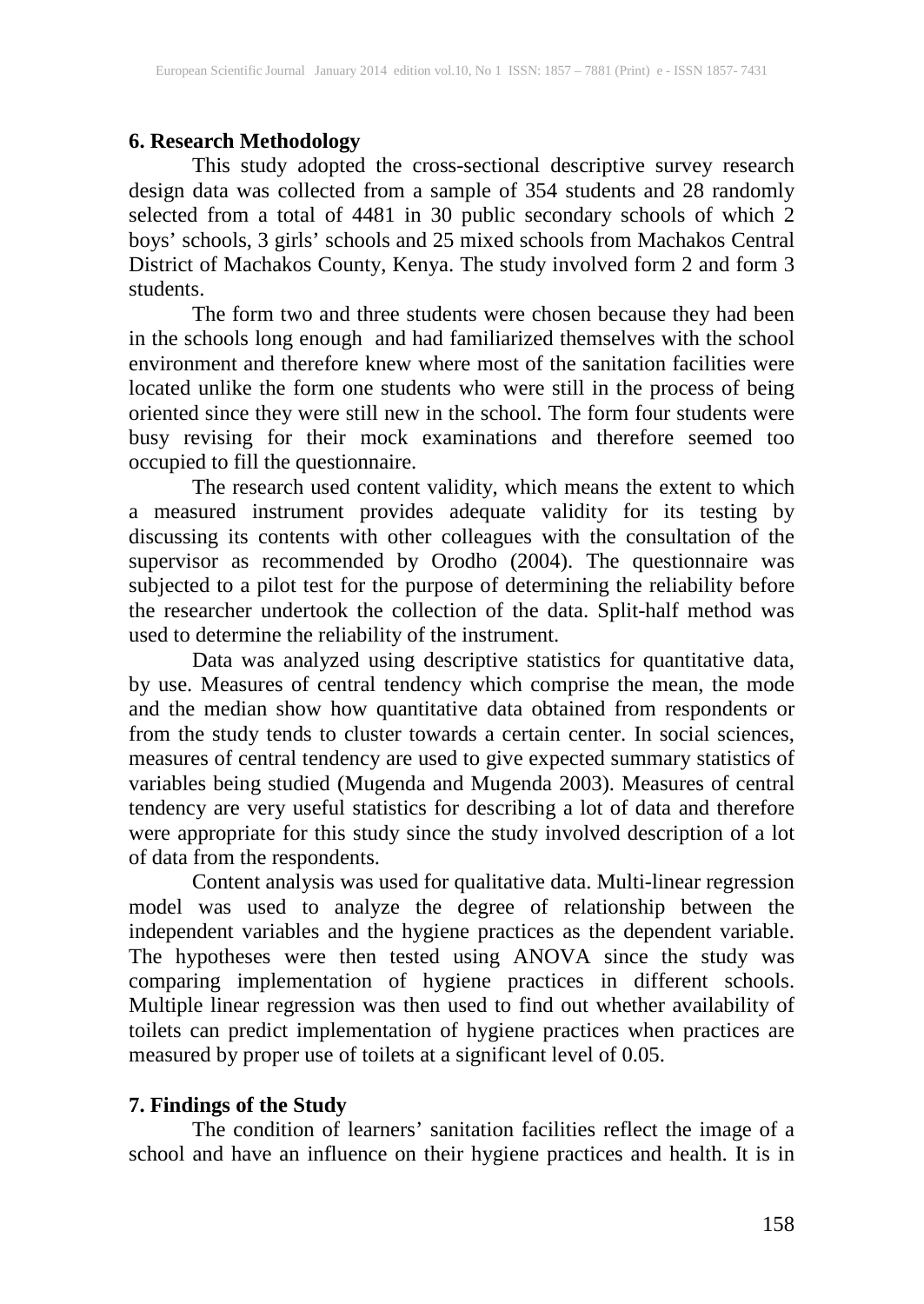view of this that the study was carried out to gather information from respondents regarding the influence of type, number and maintenance of sanitation facilities on implementation of hygiene practices in secondary schools in Machakos County.

# **To what extent does the type of sanitation facility influence sustainable implementation of hygiene practices in public secondary schools in Machakos County?**

Respondents were asked to indicate the type of sanitation facilities used by students. The findings from the students and principals are summarized in Tables 1 and 2 respectively

| . .                        |                  |                    |
|----------------------------|------------------|--------------------|
| <b>Response</b>            | <b>Frequency</b> | Percentage $(\% )$ |
| Pit latrine                | 60               | 17.4               |
| Flush toilet               | 26               | 7.5                |
| Both pit and flush toilets | 259              | 75.1               |
| Total                      | 345              | 100.0              |

**Table 1. Type of sanitation facilities used by Learners as indicated by Students**

From the findings in Table 1, 60 (17.4%) of the students who formed the sample of the study indicated that students use pit latrines, 26 (7.5%) talked of flush toilets while 259 (75.1%) revealed that students used both pit and flush toilets.

| <b>Response</b>             | <b>Frequency</b> | Percentage $(\% )$ |
|-----------------------------|------------------|--------------------|
| Flush toilets               |                  | 3.6                |
| pit latrines                |                  | 21.4               |
| Both flush and pit latrines |                  | 75.0               |
| Total                       | 28               | 100.0              |

**Table 2 Type of sanitation facilities used by Students as revealed by Principals**

The results of the findings presented in Table 2 indicate that just like the students, majority 21 (75%) of the principals revealed that students use both flush toilets and pit latrines. Only 3.6% of the principals and 7.7% of the students indicated use of flush toilets. The small percentage in the use of flush toilets in the area under study may be due to the fact that the area is semi-arid, an indication of inadequacy of water to be used in the flush toilets. Pit latrines are therefore more preferred in secondary schools in the area under study since they do not require a lot of water for maintenance of their cleanliness.

**Is there any relationship between adequancy of sanitation facilities and sustainable implementation of hygiene practices in public secondary schools in Machakos County?**

The researcher further requested the respondents to indicate the adequacy of sanitation facilities used by students in the schools under study. The researcher used a Likert scale ranging from Strongly Agree to Strongly Disagree in which respondents were further asked to indicate their level of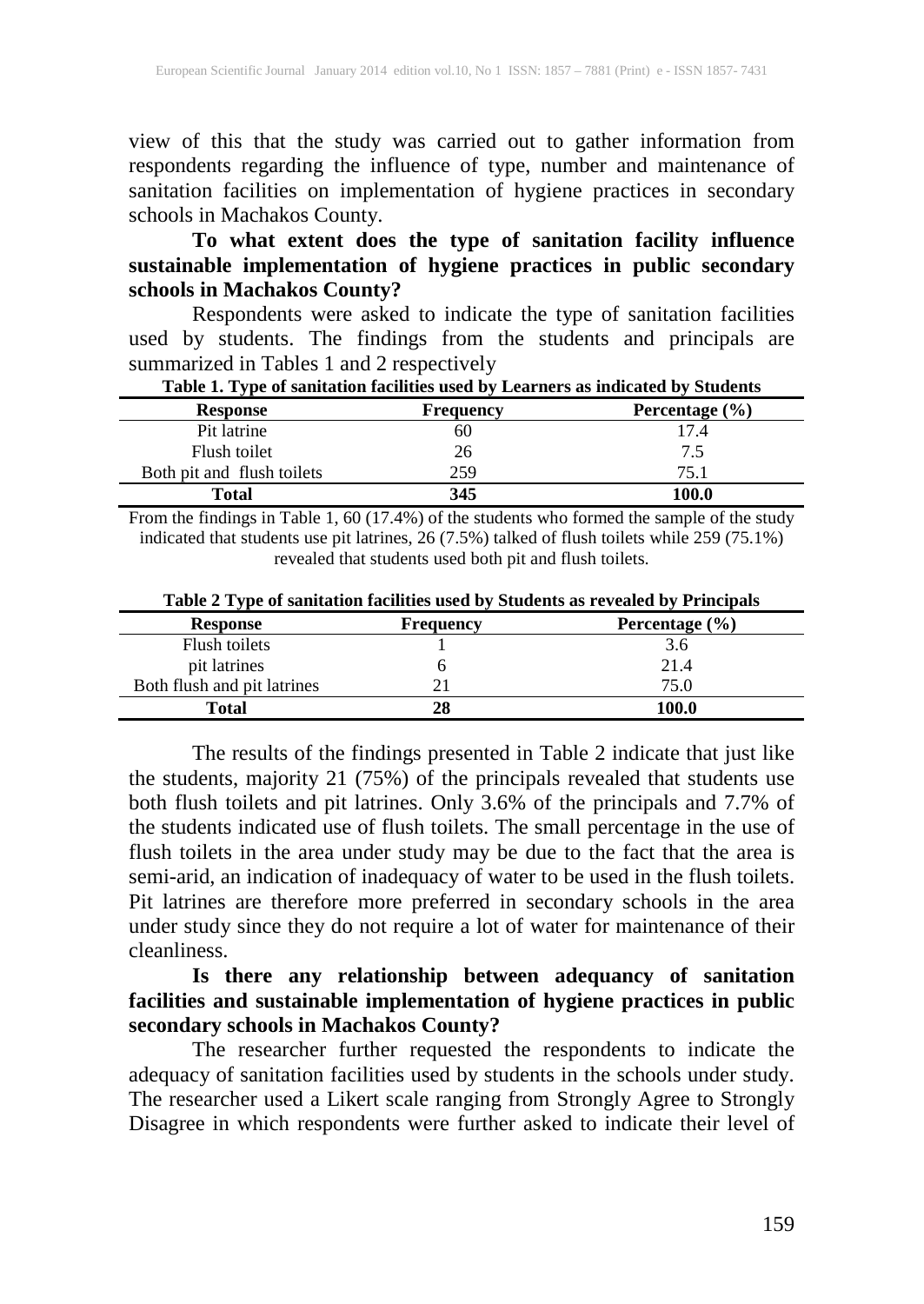| Table 3 Adequacy of sanitation facilities used by Students |     |       |  |  |  |
|------------------------------------------------------------|-----|-------|--|--|--|
| Percentage $(\% )$<br><b>Response</b><br><b>Frequency</b>  |     |       |  |  |  |
| Strongly agree                                             | 132 | 38.3  |  |  |  |
| Agree                                                      | 97  | 28.1  |  |  |  |
| Neutral                                                    | 31  | 9.0   |  |  |  |
| Disagree                                                   | 32  | 9.3   |  |  |  |
| Strongly disagree                                          | 49  | 14.2  |  |  |  |
| No response                                                |     | 1.2   |  |  |  |
| Total                                                      | 345 | 100.0 |  |  |  |

agreement concerning the adequacy of the sanitation facilities which were being used by students. Table 3 gives a summary of the study findings.

From the findings in Table 4, 229 (66.4%) of the students involved in the study indicated that sanitation facilities were adequate while 81 (23.5%) were opposed to this since they indicated that student toilets were not adequate. All the 28 principals supported the students since they also revealed that toilets which were being used by students were adequate. This means that public secondary schools in Central Division of Machakos District provide adequate sanitation facilities for use by their students.

**How does the maintenance of sanitation facilities influence sustainable implementation of hygiene practices in public secondary schools in Machakos County?**

**Table 4. Frequency of Repairing of Student Sanitation Facilities so as to provide**

|                              | <b>Privacy</b>   |                    |
|------------------------------|------------------|--------------------|
| <b>Response</b>              | <b>Frequency</b> | Percentage $(\% )$ |
| When repair is needed        | 23               | 82.1               |
| Once a year                  |                  | 3.6                |
| Once a year/when need arises |                  | 7.1                |
| When condition deteriorates  |                  | 71                 |
| Total                        |                  | 100.0              |

All the principals 28 (100%) in the schools under study reported some degree of repairing the student Sanitation facilities with majority revealing that the said toilets were repaired whenever such repair was needed. This is a clear indication that most of the toilets were in good condition and therefore provided students with privacy when they were using them. This was also supported by their mean of 2.69. Generally all the respondents felt that the toilets provided privacy to the students.

#### **The extent to which Sanitation Facilities are Cleaned and Disinfected**

Responses were also sought from the respondents on how often the toilets are cleaned and disinfected. A Likert scale ranging from Strongly Agree to Strongly Disagree was used where the respondents were asked to write their level of agreement regarding the extent to which this hygiene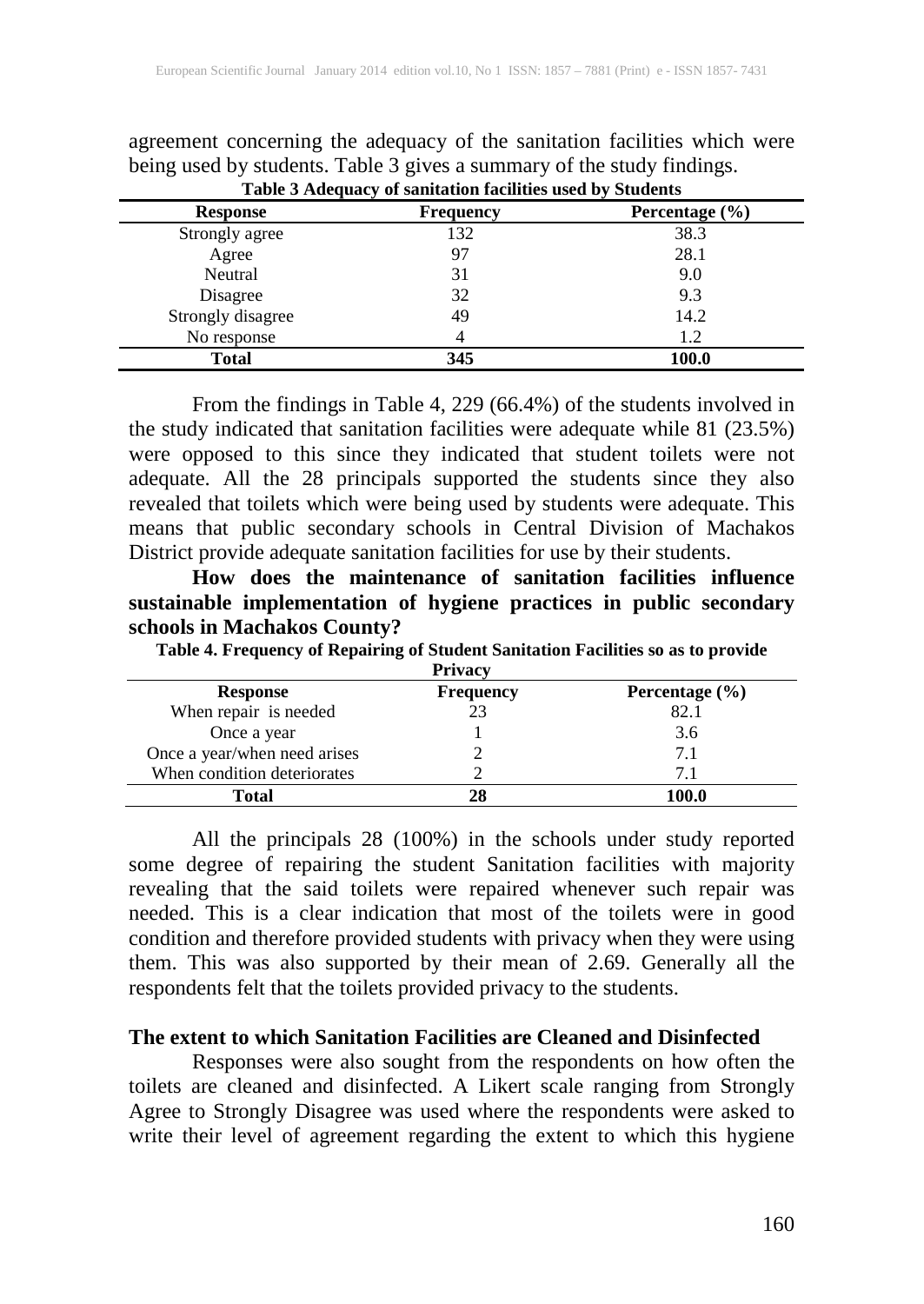| practice was carried out. Table 5 contains a summary of the data obtained  |
|----------------------------------------------------------------------------|
| from students while Table 5 has findings collected from the principals.    |
| Table 5. Extent to which Sanitation Facilities are Cleaned and Disinfected |

| <b>Response</b>   | <b>Frequency</b> | Percentage $(\% )$ |
|-------------------|------------------|--------------------|
| Strongly agree    | 82               | 23.8               |
| Agree             | 95               | 27.5               |
| Neutral           | 60               | 17.39              |
| Disagree          | 40               | 11.6               |
| Strongly disagree | 68               | 19.7               |
| Total             | 345              | 100.0              |

From the findings in Table 5, 177 (51.3%) of the sampled students revealed regular cleaning and disinfection of Sanitation Facilities with 108 (31.3%) indicating that toilets in the schools under study were not regularly cleaned and disinfected.

| Table 6. Extent of Regular Cleaning and Disinfection of Sanitation Facilities |                  |                    |  |  |
|-------------------------------------------------------------------------------|------------------|--------------------|--|--|
| <b>Response</b>                                                               | <b>Frequency</b> | Percentage $(\% )$ |  |  |
| Once a day                                                                    |                  | 39.3               |  |  |
| Twice a day                                                                   |                  | 60.7               |  |  |
| <b>Total</b>                                                                  | 28               | 100.0              |  |  |

The responses in Table 6 show that the principals had similar observations to those of the students regarding cleanliness and disinfection of Sanitation Facilities with 60.7% of them revealing that student Sanitation Facilities in their schools were cleaned and disinfected twice a day while their counterparts 39.3% indicated that this practice was carried out once a day. This was supported by their mean of 2.76. There is a clear indication that majority of the respondents revealed a significant level of Sanitation Facilities cleaning and disinfection in the schools under study, a practice which may encourage students to use the toilets properly because of their good state.

The following study hypothesis was tested by use of ANOVA.

**Hypothesis H03: There is no Significant Relationship between Availability of Sanitation Facilities and Implementation of Hygiene Practices in Public Secondary Schools in Central Division of Machakos District.**

This hypothesis was formulated to investigate the extent to which implementation of hygiene practices is influenced by type, privacy, number and adequacy of Sanitation Facilities in public secondary schools. The study computed the one- way analysis of variance (ANOVA) in so as to make judgment on the null hypothesis which stated that, there is no significant relationship between availability of Sanitation Facilities and implementation of hygiene practices in public secondary schools in Central Division of Machakos District. The results of ANOVA are summarized in Tables7.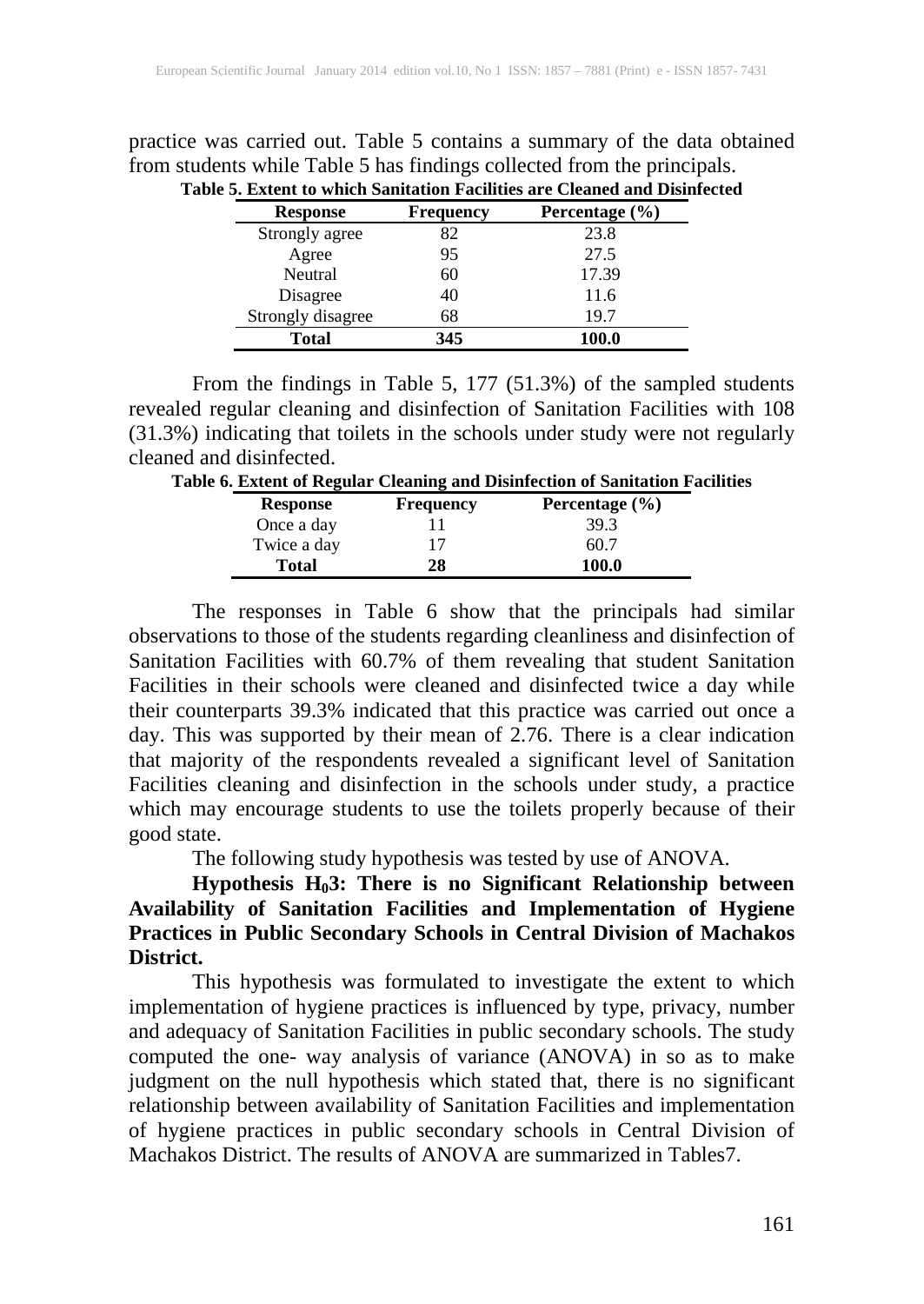|                                                           | raoic ++ minachec or cammanon racmines on miprementation or my grene racences |                   |     |                    |        |                   |
|-----------------------------------------------------------|-------------------------------------------------------------------------------|-------------------|-----|--------------------|--------|-------------------|
| <b>INDICATORS</b>                                         | <b>ANOVA</b>                                                                  | Sum of<br>squares | Df  | <b>Mean square</b> | F      | <b>Sig</b>        |
| Implementation of hygiene<br>practices, subject to proper | Between groups<br>Within groups                                               | 136.624           | 3   | 45.541             | 27.416 | .000 <sup>a</sup> |
| hand washing after visiting<br>toilet.                    |                                                                               | 558.138           | 336 | 1.661              |        |                   |
|                                                           | Total                                                                         | 694.762           | 339 |                    |        |                   |
| Implementation of hygiene<br>practices, subject to proper | Between groups<br>Within groups                                               | 297.325           | 4   | 74.331             | 48.715 | .000 <sup>a</sup> |
| use of toilets.                                           |                                                                               | 509.631           | 334 | 1.526              |        |                   |
|                                                           | Total                                                                         | 806.956           | 338 |                    |        |                   |

**Table 7. Influence of Sanitation Facilities on Implementation of Hygiene Practices**

The results in Table 7 indicate that, availability of Sanitation Facilities has some influence on implementation of hygiene practices, as measured by proper hand washing and proper use of toilets. The influence is significant where the results were **F (3,336) = 27.416, P < 0.05.** This implies that availability of Sanitation Facilities would cause significant influence on implementation of hygiene practices in public secondary schools. The result of the influence of toilets on their proper use was **F**  $(4, 334) = 48.175$ , **P** < **0.05** indicating significant influence. Since the F was significant, the researcher therefore rejected the null hypothesis which stated that "there is no significant relationship between availability of Sanitation Facilities and implementation of hygiene practices in public secondary schools" and accepted the alternative. It can therefore be assumed that when students are convinced that proper hygiene practices can greatly aid in preventing the spread of preventable diseases, they could possibly request their principals to provide them with water for hand washing after visiting the toilet and always ensure that they use the available toilets in the best hygienic manner possible since the toilets are adequate. Regression prediction models were developed for estimating a school's level in implementation of hygiene practices based on availability of Sanitation Facilities. The findings of the regression are summarized in Tables 8 and 9 respectively.

|                     | of Hygiene I Factices, Subject to Froper Thang washing as a Hygiene I factice |                                        |                    |                                     |                               |            |
|---------------------|-------------------------------------------------------------------------------|----------------------------------------|--------------------|-------------------------------------|-------------------------------|------------|
| Model<br>summary    | R                                                                             |                                        | R square           | <b>Adjusted R</b><br>square         | Std. Error of<br>the estimate |            |
|                     | .443 $(a)$                                                                    |                                        | .197               | .189                                | 1.289                         |            |
| <b>ANOVAs</b>       | Sum of squares                                                                | Df                                     | <b>Mean square</b> | F                                   | <b>Sig</b>                    |            |
| Regression          | 136.624                                                                       | 5                                      | 45.541             | 27.416                              | .000(a)                       |            |
| Residual            | 558.138                                                                       | 336                                    | 1.661              |                                     |                               |            |
| Total               | 694.762                                                                       | 339                                    |                    |                                     |                               |            |
| <b>Coefficients</b> |                                                                               | <b>Unstandardize</b><br>d coefficients |                    | <b>Standardized</b><br>coefficients | Т                             | <b>Sig</b> |
|                     |                                                                               | B                                      | <b>Std. Error</b>  | <b>Beta</b>                         |                               |            |
| (constant)          |                                                                               | 1.151                                  | .39                |                                     | 2.401                         | .022       |
| maintenance         |                                                                               | .130                                   | .419               | .111                                | .310                          | .022       |
| Type                |                                                                               | .187                                   | .193               | .066                                | .967                          | .019       |
| adequacy            |                                                                               | .286                                   | .111               | .188                                | 2.572                         | .013       |

| Table 8. Regression Model for Availability of Sanitation Facilities and Implementation |
|----------------------------------------------------------------------------------------|
| of Hygiene Practices, Subject to Proper Hand Washing as a Hygiene Practice             |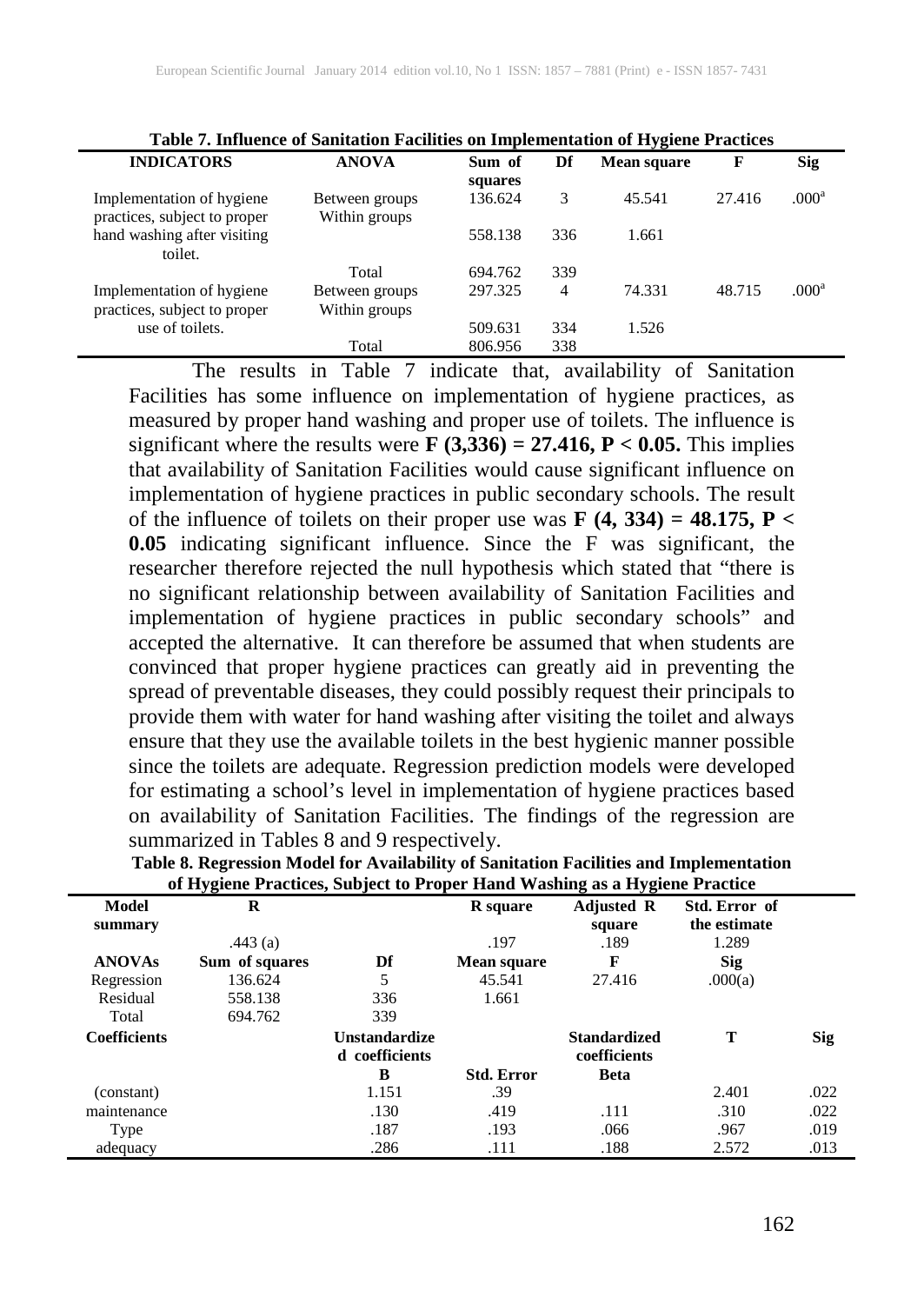The results indicated in Table 7 reveal that implementation of hygiene practices is positively influenced by type, adequacy and maintenance of Sanitation Facilities, when hygiene practices are measured on the basis of hand washing. On the basis of the results obtained, the following regression equation is developed:

# $R_{s4} = 1.151 + 0.111_{x1} + 0.066_{x2} + 0.188_{x3}$

#### **Where,**

 $R_{s4}$  = composite index for implementation of hygiene practices in terms of proper hand washing

 $\overline{x_1}$  = Composite index for maintenance of Sanitation Facilities

 $\mathbf{x_2}$  = Composite index for type of Sanitation Facilities

 **= Composite index for adequacy of Sanitation Facilities** 

The model has an **r** value of **.443** and an **F** value of **27.416** whose critical value of  $P = .000$ 

The model has an **r2** value of **0.197,** meaning that **19.7%** of a schools change in implementation of hygiene practices could be contributed by availability of Sanitation Facilities. The model also indicates that, the most important indicator in determining proper hand washing as a hygiene practice is the adequacy of Sanitation Facilities whose beta value is **0.188.**  Since water and soap are located next to these Sanitation Facilities, then it could be argued here that, more students will most likely use the Sanitation Facilities and consequently use the hand washing facilities located to wash hands after visiting the Sanitation Facilities. Adequacy of Sanitation Facilities is then followed by maintenance with a beta value of **0.111** and type of toilets whose beta value is **0.066** respectively.

|                                 |                                          | of $\mathbf{r}_i$ given a ructices, subject to a roper that of a officis |                           |                                     |                                     |            |
|---------------------------------|------------------------------------------|--------------------------------------------------------------------------|---------------------------|-------------------------------------|-------------------------------------|------------|
| Model<br>summary                | R                                        |                                                                          | R<br>square               | <b>Adjusted R</b><br>square         | Std.<br>Error<br>of the<br>estimate |            |
|                                 | .781                                     |                                                                          | .601                      | .189                                | 1.319                               |            |
| <b>ANOVA</b>                    | Sum of                                   | Df                                                                       | Mean                      | F                                   | <b>Sig</b>                          |            |
| Regression<br>Residual<br>Total | squares<br>297.325<br>509.631<br>806.956 | 4<br>334<br>338                                                          | square<br>74.331<br>1.526 | 48.715                              | .000(a)                             |            |
| <b>Coefficients</b>             |                                          | <b>Unstandardized</b><br><b>Coefficients</b>                             |                           | Standardized<br><b>Coefficients</b> | T                                   | <b>Sig</b> |
|                                 |                                          | B                                                                        | Std.                      | Beta                                |                                     |            |
|                                 |                                          |                                                                          | <b>Error</b>              |                                     |                                     |            |
| (constant)                      |                                          | 1.151                                                                    | .390                      |                                     | 2.401                               | .022       |
| maintenance                     |                                          | .130                                                                     | .419                      | .111                                | .310                                | .022       |
| Type                            |                                          | .187                                                                     | .193                      | .066                                | .967                                | .019       |
| Adequacy                        |                                          | .286                                                                     | .111                      | .180                                | 2.572                               | .013       |

| Table 9. Regression Model for Availability of Sanitation Facilities and Implementation |
|----------------------------------------------------------------------------------------|
| of Hygiene Practices, subject to Proper use of Toilets                                 |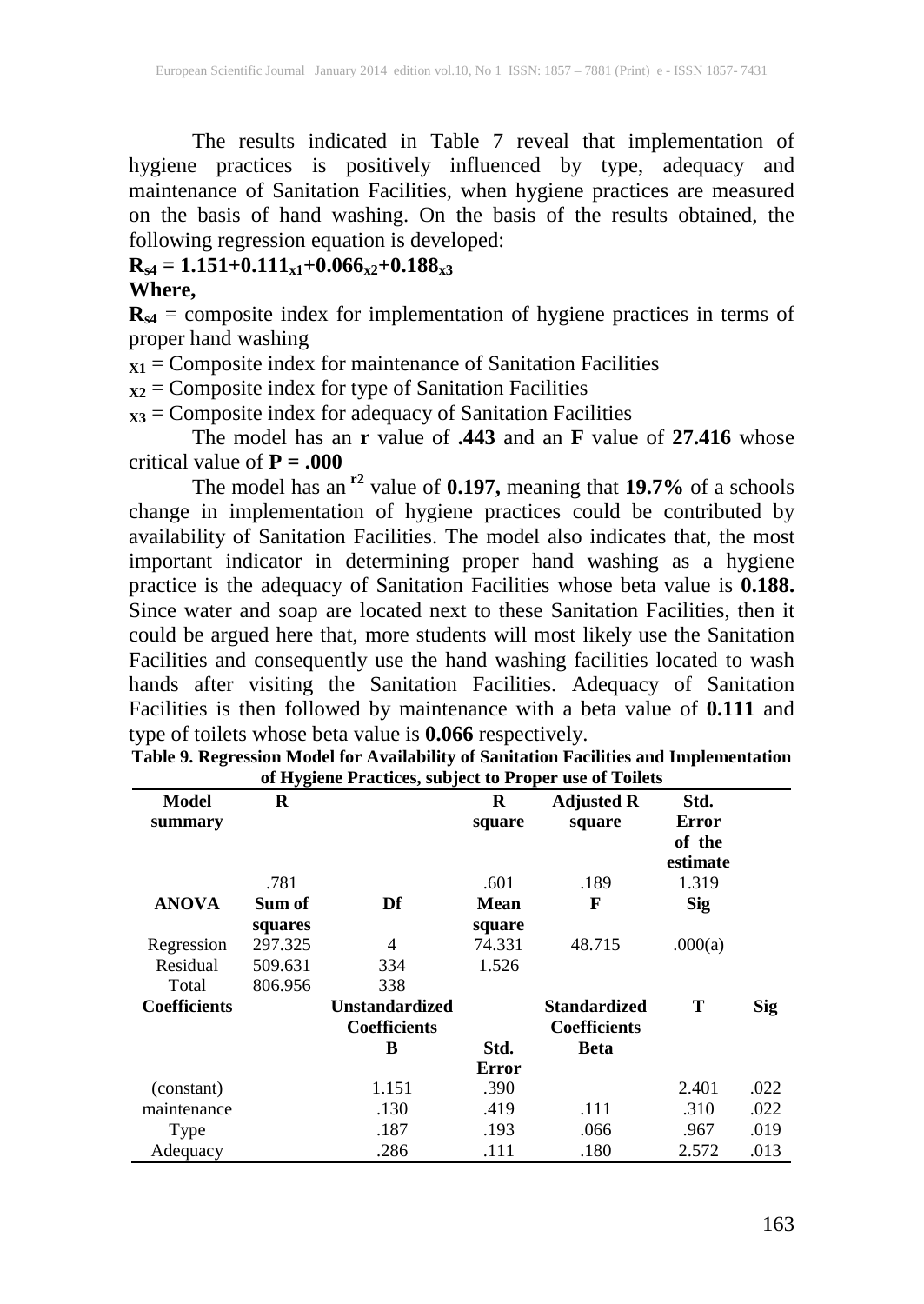From the results indicated in Table 9, it is revealed that maintenance, type and adequacy of Sanitation Facilities in public secondary schools have a positive effect on implementation of hygiene practices. On the basis of the results indicated in 9, the following regression equation is derived:

#### $Rt3 = 1.151+0.111_{x1}+0.066_{x2}+0.180_{x3}$

#### **Where,**

 $R_{t3}$  = composite index for implementation of hygiene practices in terms of proper use of toilets

- $\mathbf{x}_1 = \mathbf{Composite}$  index for maintenance of Sanitation Facilities
- **X2** = Composite index for type of Sanitation Facilities

**X3** = Composite index for adequacy of Sanitation Facilities

The model has a multiple regression of  $\mathbf{r} = .781$  and an **F** value of **48.715** whose critical value is  $P = .000$ . The model indicates that implementation of hygiene practices in public secondary schools could be well estimated based on availability of Sanitation Facilities. The model has an **r2** value of **.601**, meaning that all the indicators for availability of toilets could account for **60.1** percent of change in the implementation of hygiene practices. However, the model indicates that the most important indicator is the adequacy of Sanitation Facilities (with a beta value of **0.180**) compared with maintenance and type which have beta values of **0.11** and **0.66** respectively. From the model, it can be assumed that since the Sanitation Facilities in the schools under study are many, then students can use them with ease and without scrambling, a practice that is likely to ensure their proper use as opposed to situations where the toilets are fewer in number compared to the number of students accessing them.

#### **8. Discussion**

The researcher found out that type, adequacy and maintenance of sanitation facilities make significant contribution to hand washing and proper use of sanitation facilities by students although adequacy of sanitation facilities had the greatest contribution. This was in contrast with a study which was carried out in two schools in Zimbabwe where Sommer (2009) noted that the toilets used by the students had no doors to provide privacy and therefore adolescent school girls could not practice proper hygiene especially when they had their menstruation. Similar observations were made by Maria (2010) who reported that students could not use sanitation facilities in a school in South Africa since some of them had badly rusted corrugated iron sheets and broken doors thus passersby could see into the sanitation facilities. A similar study which was conducted by Siwolo (2004),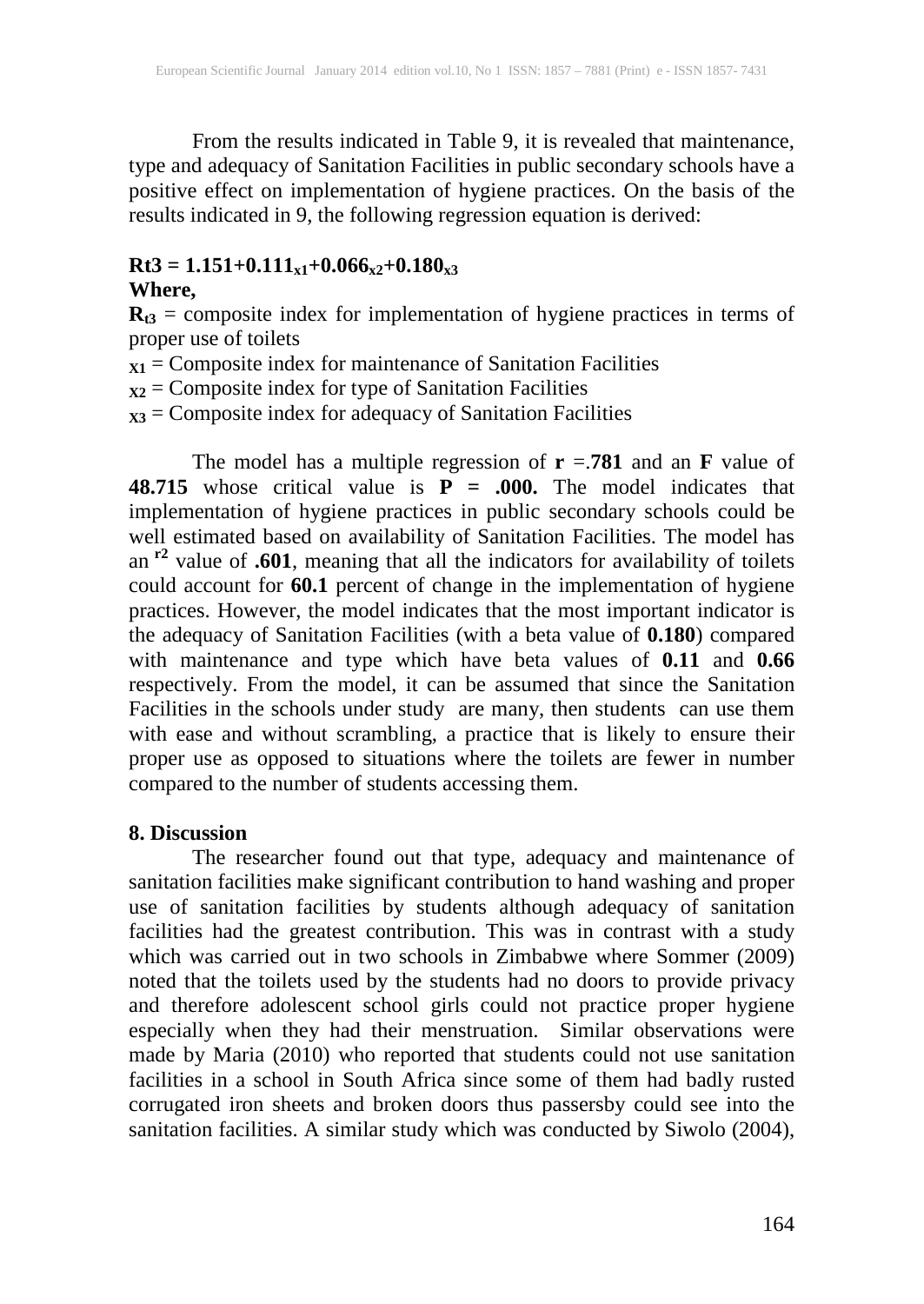Asyago (2005) and Mugo (2006) in Machakos and Embu found out that most of the sanitation facilities were not adequate.

#### **9. Conclusion and recommendation**

After studying the research findings, it emerged evident that toilets have a positive significant influence on implementation of hygiene practices. However, adequacy of toilets is the most important indicator followed by type and maintenance. School management should try and improve on maintenance, type and adequacy of sanitation facilities in their schools but give more emphasis to the adequacy of the sanitation facilities. This will ensure that all the students access the sanitation facilities without struggle. Further, water should also be located in these facilities, so that the students are in position to wash their hands after visiting the sanitation facilities.

Based on the scope of the study, the researcher made the following suggestion

1. A similar study should be carried out in tertiary institutions to establish whether similar factors influence implementation of hygiene practices in these organizations.

2. Since the study was carried out in Central Division due to limited time, a similar study should be carried out in the other division in Machakos District.

3. A similar study should be carried out in the other Counties in Kenya so as to compare the study findings with this one which was carried out in Machakos County.

# **References:**

Asyago, B. (2005). An Investigation into the Challenges Facing the Free Primary Education Management: The Case of Machakos District. Kenya. Unpublished Med Thesis, Nairobi: Kenyatta University.

Borg, R.W. and Gall, D.M. (1998).Educational Research. An Introduction: London Longman

Cairncross, S. and Ed Valdmanis (2006). Water supply, sanitation and hygiene practices in disease control priorities in developing countries,  $(2^{nd}$ edition, Oxford University, Piers and the World Bank)

Creswell, J.W. (1994). *Research Design:* Qualitative and Quantitative Approaches. Thousand Oaks, A: Sage

Curtis, V. and Cairncross, S. (2003). *Effects of washing hands with soap on diarrhea risk in the country: a systematic review.* Published by Lancet Publishing Group, London

Education for All, (2008). Global Monitoring Report: Education for all by 2015: Will we make it? Oxford University Press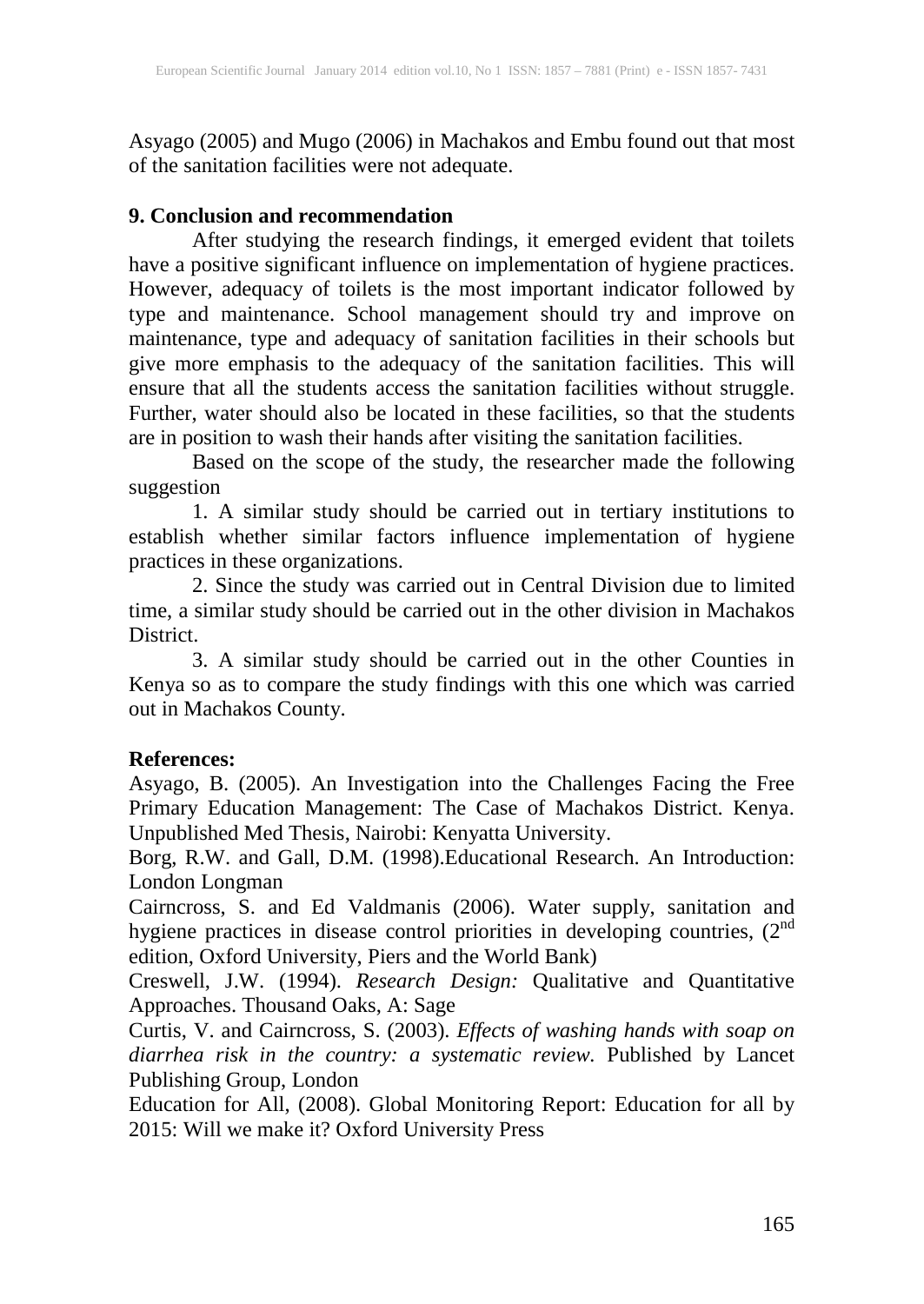Freeman et al. (2009)."Hand-washing among school children in Bogota, Colombia". A.M.J. Public Health America Journal of Public Health. 99(1),  $94 - 101$ 

Government of Kenya, (2003). Millennium Development Goals, Progress report for Kenya, Nairobi Kenya

Hutton, Guy and Laurence Haller, (2004).Evaluation of the costs and benefits of water and sanitation improvements of the global level. WHO, Geneva

Marie, F. (2010). Breaking the silence: Menstrual hygiene management – rural India. Stockholm

MOE, (2003).Report of the Task Force on Implementation of FPE, Nairobi, Moe.

MOE Strategic Plan 2002 –2005

Ministry of Education Strategic plan (2006 - 2010).

Mooijman, A. *et al.* (2004). *School sanitation and hygiene education*. Symposium proceedings and framework for action. IRC International al Water and Sanitation Centre. Delft Water and Sanitation Centre. Delft

Mugenda, O.M. and Mugenda, A.G. (1999).*Research methods; Qualitative and Quantitative Approaches.* Nairobi: African Centre for Technology Studies (ACTS) Press

Mugo, E .W (2006). Strategies Adopted by Primary Schools Head teachers in Managing Free Primary Education in Embu District Kenya: Unpublished Med Thesis, Nairobi: Kenyatta University.

Orodho, A.J.(2003). *Elements of Education and Social Research Methods:* Nairobi Mazola Publishers

Siwolo, I. A. (2004). The Financial Challenges Facing the Management of Primary Schools after the Introduction of F.P.E: A case of Wetlands Division, Nairobi. Kenya; Unpublished Med Thesis. Nairobi: Kenyatta University.

Sommer, M. (2000).*Ideologies of sexuality, menstruation and risk:* girls' experiences of puberty, schooling in Northern Tanzania, culture, health and sexuality. An international journal of research, intervention and care. 383 – 398

Sommer, M. (2011).Integrating menstrual hygiene management into the school water, sanitation and hygiene agenda: Innovation, adaptation and engagement in a changing world. Briefing paper, water engineering and development centre. Lough borough, UK

UNESCO (2010). School Health Program: *A strategic Approach for Improving Health and Education in Pakistan*, Published by UNESCO

UNICEF & WHO, (2009). Diarrhea: Why children are still dying and what can be done